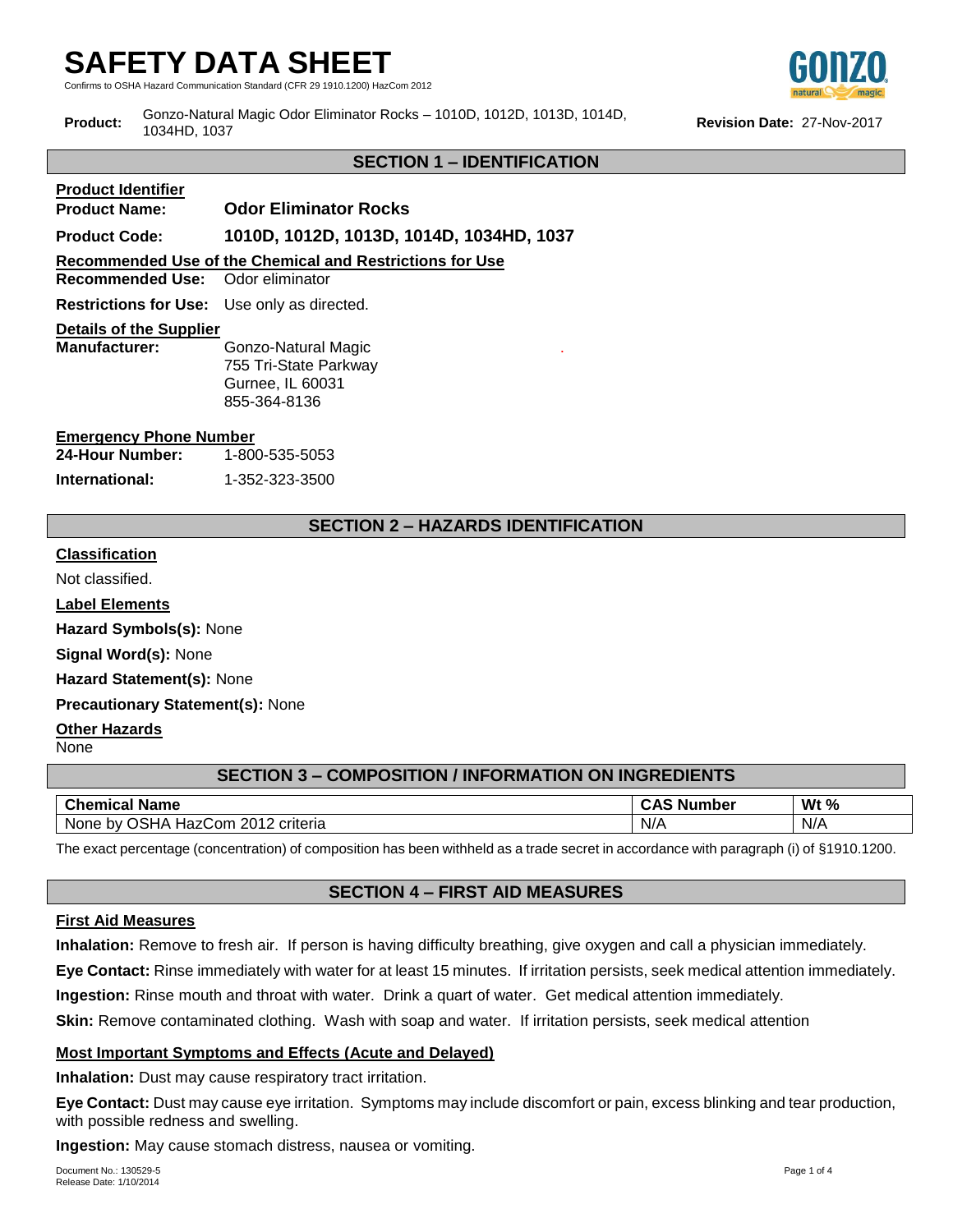Standard (CER 29 1910 1200) HazCom 2012



**Product:** Gonzo-Natural Magic Odor Eliminator Rocks – 1010D, 1012D, 1013D, 1014D, 1034HD, 1037 **Revision Date:** 27-Nov-2017

**Skin:** Not expected to cause irritation.

## **Indication of any Immediate Medical Attention and Special Treatment Needed**

**Note to Physician:** Treat symptomatically.

## **SECTION 5 – FIRE FIGHTING MEASURES**

## **Extinguishing Media**

**Suitable:** Noncombustible. Use extinguishing media appropriate for surrounding fire.

**Unsuitable:** None known.

## **Specific Hazards Arising from Chemical**

None known.

## **Protective Equipment and Precautions for Firefighters**

Keep upwind of fire. Wear full fire fighting turn-out gear (full Bunker gear) and respiratory protection (SCBA). As in any fire, wear self-contained breathing apparatus pressure-demand, MSHA/NIOSH (approved or equivalent) and full protective gear.

## **SECTION 6 – ACCIDENTAL RELEASE MEASURES**

## **Personal Precautions, Protective Equipment, and Emergency Procedures**

**Personal Precautions:** Use personal protection recommended in Section 8.

**Environmental Precautions:** See Section 12 for ecological information.

## **Methods and Material for Containment and Cleaning Up**

Use appropriate personal protective equipment (PPE). Carefully shovel or sweep up spilled material and place in suitable container. Avoid generating dust.

## **SECTION 7 – HANDLING AND STORAGE**

### **Precautions for Safe Handling**

**Handling:** Handle in accordance with good industrial hygiene and safety practice. Wash hands after use. Do not eat, drink, or smoke when using this product.

**General Hygiene Advice:** Launder contaminated clothing before use. Wash hands before eating, drinking, or smoking.

## **Conditions for Safe Storage, Including any Incompatibilities**

**Storage Conditions:** Store in a dry, cool, and well-ventilated area. Keep out of reach of children.

**Incompatible Materials:** None

## **SECTION 8 – EXPOSURE CONTROLS/PERSONAL PROTECTION**

## **Control Parameters**

**Exposure Guidelines:**

None

### **Appropriate Engineering Controls**

Use ventilation adequate to keep exposures (airborne levels of dust, fume, vapor, etc.) below recommended exposure limits.

### **Individual Protection Measures**

**Respiratory Protection:** None required under normal use.

**Skin and Body Protection:** None required under normal use.

**Eye/Face Protection:** None required under normal use. Safety glasses or goggles are recommended if eye contact may occur.

**General Work/Hygienic Practices:** Handle in accordance with good industrial hygiene and safety practice.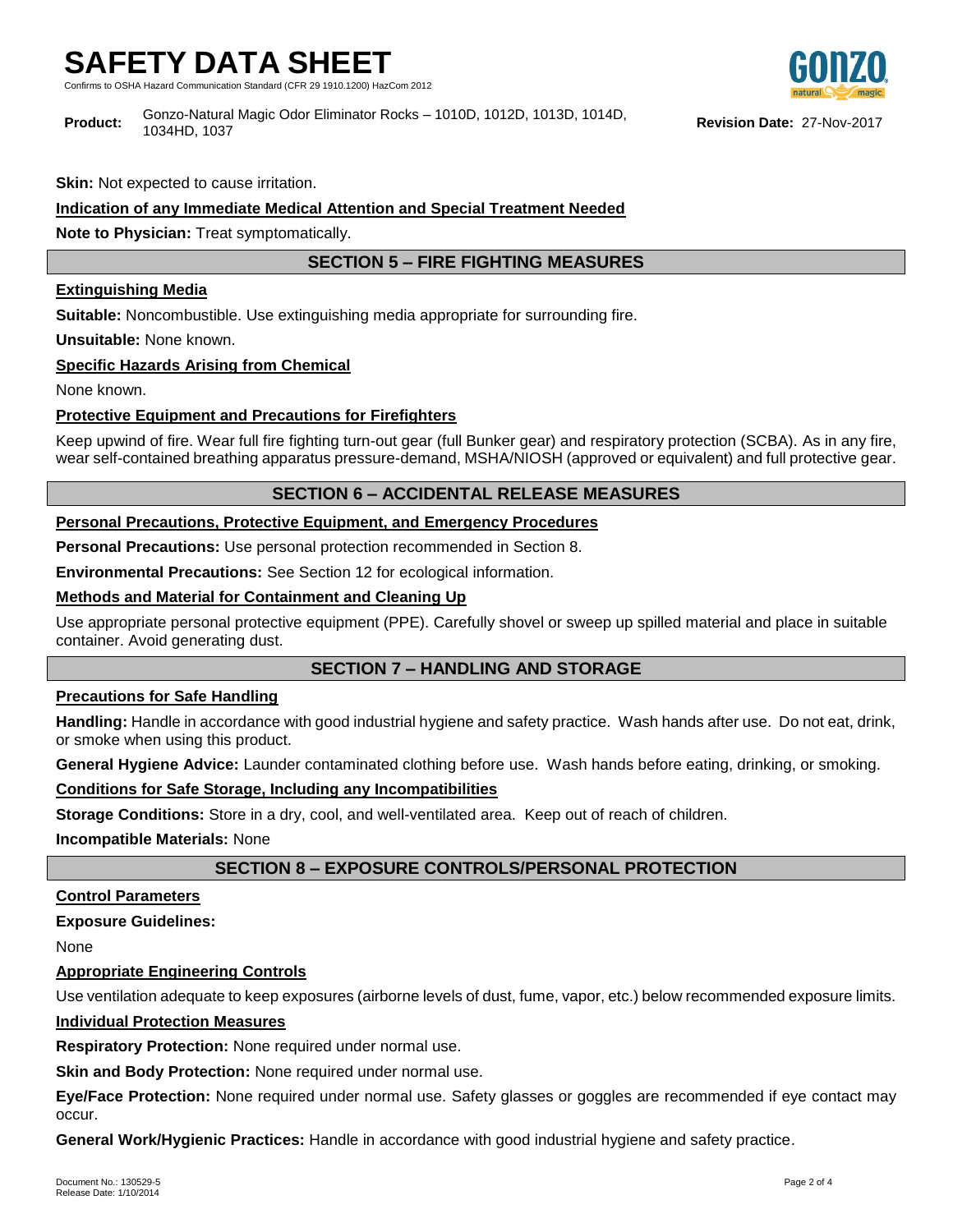**Hazard Communication Standard (CFR 29 1910.1200) HazCom 2012** 



**SECTION 9 – PHYSICAL AND CHEMICAL PROPERTIES** 

**Appearance:** White solid **Odor:** Odorless **Odor threshold:** Not determined **pH:** Not determined **Melting point/freezing point:** Not determined **Initial boiling point and boiling range:** Not determined **Flash point:** Not applicable **Evaporation rate:** Not determined **Flammability (solid, gas):** Not flammable **Upper/lower flammability or explosive limits:** Not determined **Vapor pressure:** Not determined **Vapor density:** Not applicable **Relative density:** Not determined **Solubility(ies):** Insoluble **Partition coefficient (n-octanol/water):** Not determined **Auto-ignition temperature:** Not determined **Decomposition temperature:** Not determined

**Viscosity:** Not applicable

## **SECTION 10 – STABILITY AND REACTIVITY**

**Reactivity:** Not reactive under normal conditions.

**Chemical stability:** Stable under recommended storage conditions.

**Possibility of hazardous reactions:** None under normal use.

**Conditions to avoid:** None

**Incompatible materials:** Strong acids and strong bases.

**Hazardous decomposition products:** No information available.

## **SECTION 11 - TOXICOLOGICAL INFORMATION**

## **Information on Toxicological Effects**

**Likely Routes of Exposure:** Inhalation, skin contact, eye contact, ingestion.

## **Information Related to Physical, Chemical, and Toxicological Effects**

See section 4 of this SDS.

**Delayed and Immediate Effects as well as Chronic Effects from Short and Long-term Exposure**

**Carcinogenicity: NTP:** No **IARC:** No **OSHA:** No

## **Numerical Measures of Toxicity**

Not available.

## **SECTION 12 - ECOLOGICAL INFORMATION**

**Ecotoxicity:** Not established

**Persistence and degradability:** Not established

**Bioaccumulative potential:** Not established